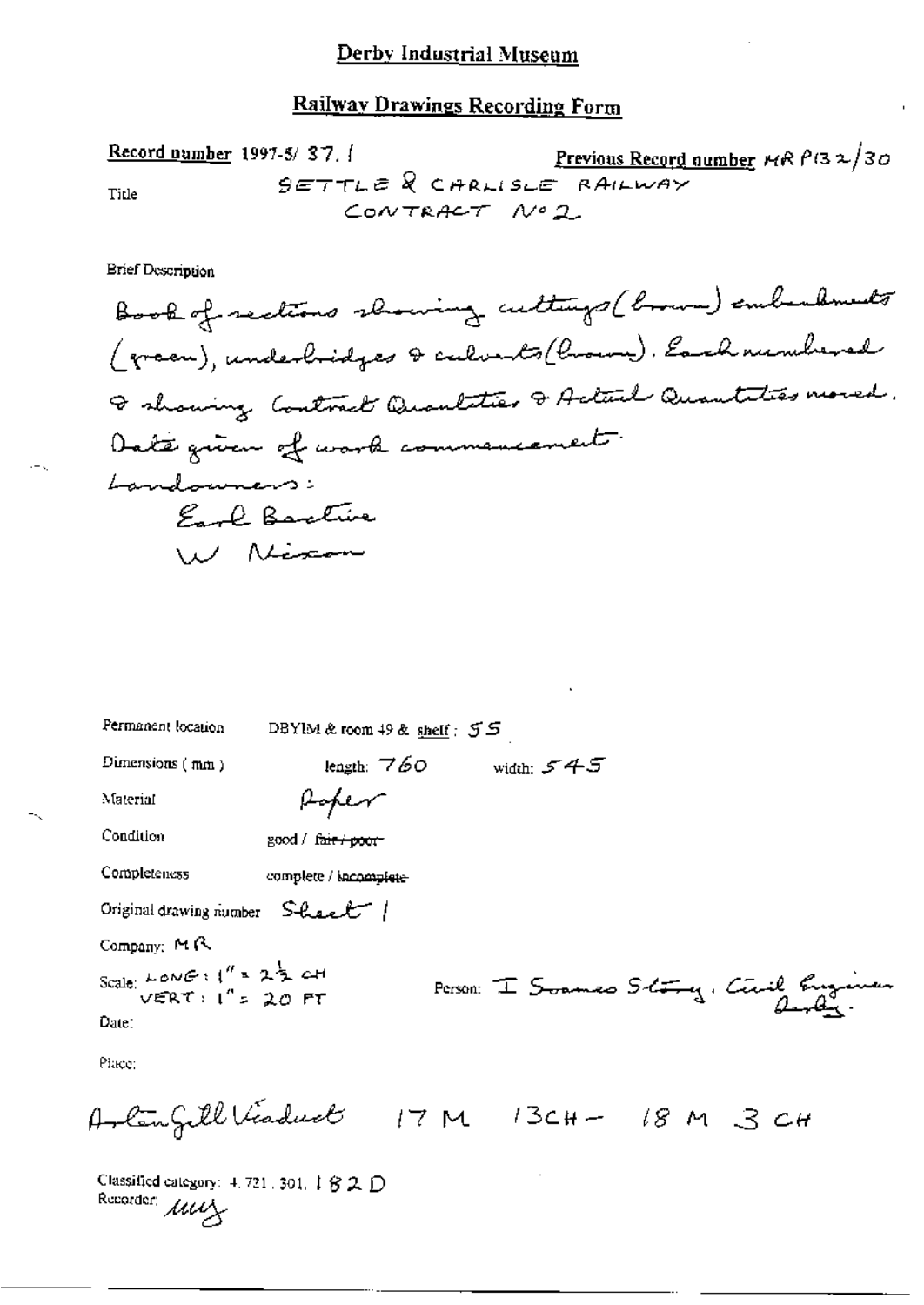**Brief Description** 

 $\ddot{\phantom{1}}$ 

| Permanent location                                                                                                                                  | DBYIM & toom 49 & shelf: $55$    |                           |                                         |
|-----------------------------------------------------------------------------------------------------------------------------------------------------|----------------------------------|---------------------------|-----------------------------------------|
| Dimensions $(mm)$                                                                                                                                   | length: $760\,$                  | <del>45 - width:</del>    |                                         |
| Material                                                                                                                                            | Hoper                            |                           |                                         |
| Condition                                                                                                                                           | $good /$ fair $\rightarrow$ poor |                           |                                         |
| Completeness                                                                                                                                        | complete / incomplete            |                           |                                         |
| Original drawing number $S$ leel                                                                                                                    |                                  |                           |                                         |
| Company: $M \uparrow$                                                                                                                               |                                  |                           |                                         |
| Scale: $LowG : \begin{pmatrix} u & 1 \end{pmatrix} = 2 \begin{pmatrix} 1 \end{pmatrix}$ cit<br>VERT : $\begin{pmatrix} u & 1 \end{pmatrix} = 20$ FT |                                  |                           | Person: I Scannes Story, Civil Engineer |
| Date:                                                                                                                                               |                                  |                           |                                         |
| Place:                                                                                                                                              |                                  |                           |                                         |
|                                                                                                                                                     |                                  | $18M$ 2 CH $-$ 18 M 43 CH |                                         |
| Classified category: $4.721.301.$ $920$<br>Recorder: Muy                                                                                            |                                  |                           |                                         |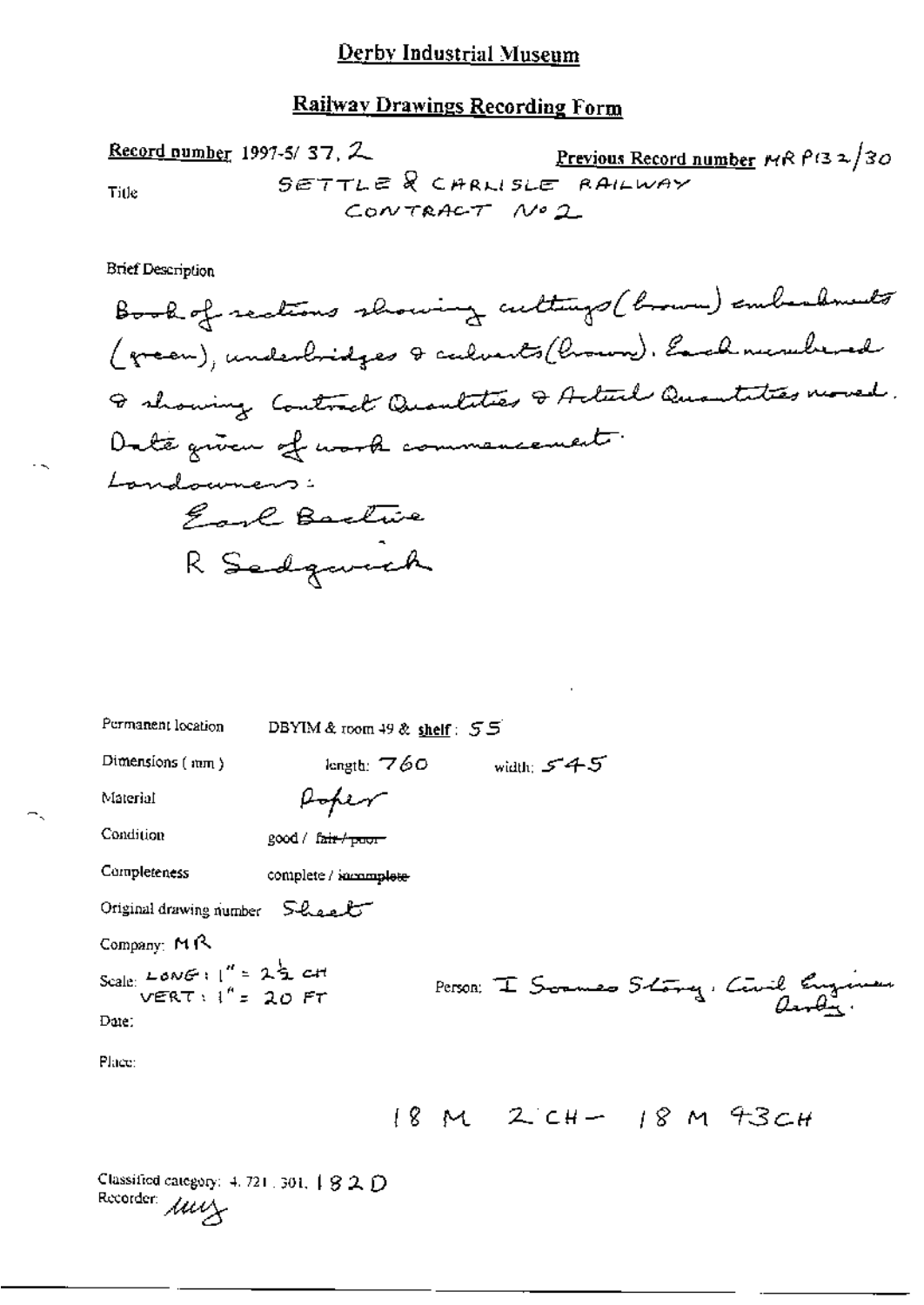Record number 1997-5/ 37. 3  
True  
100 The 
$$
SETTLE
$$
 2 CARLISE RAHWAY  
1010  
ConvTRACT 1002

÷,

**Brief Description** 

 $\leftarrow$  .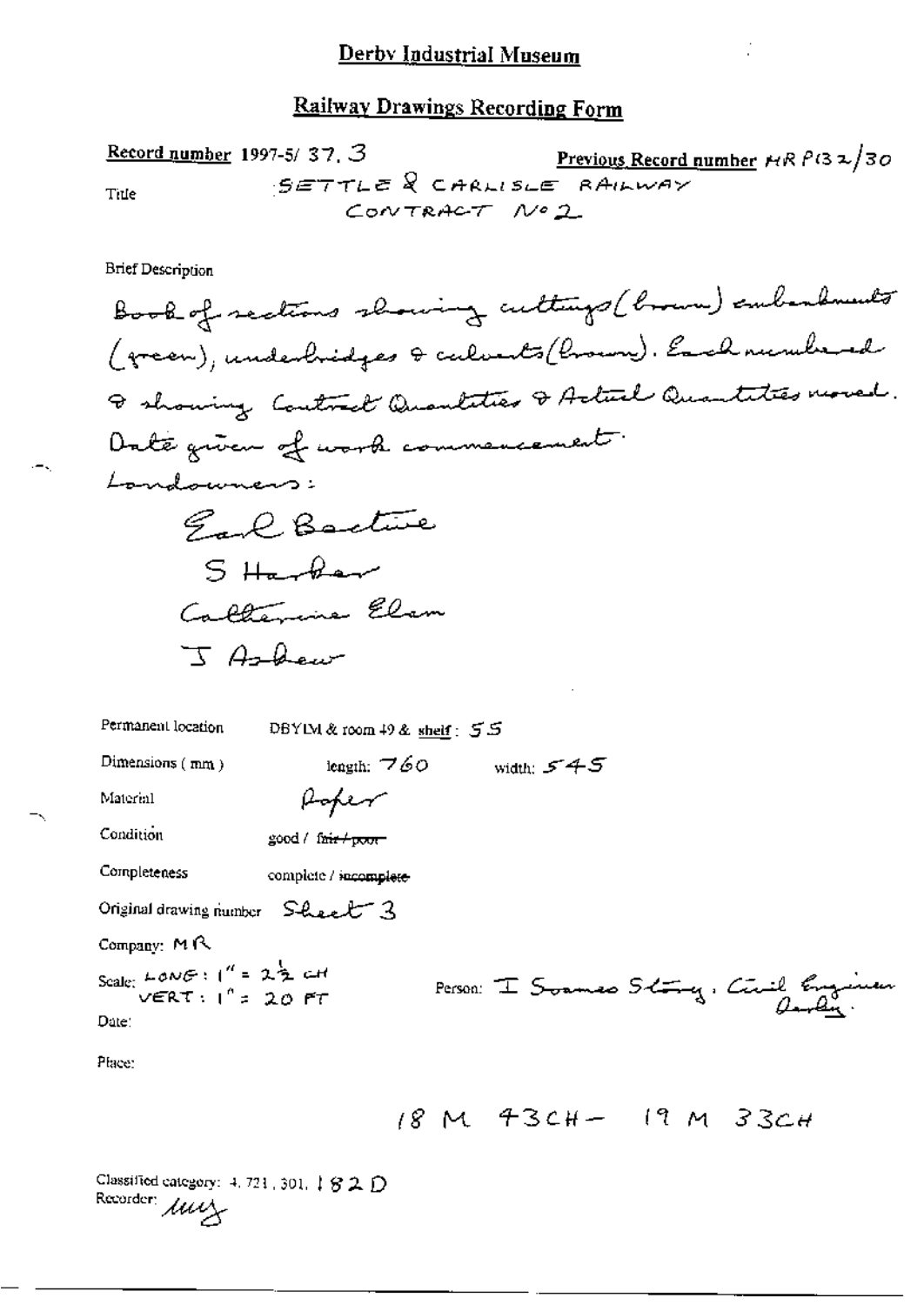Record number 1997-5/ 37.4  
\n
$$
\frac{3657712}{67712} = 8
$$
\n
$$
367712 = 8
$$
\n
$$
100
$$
\n
$$
101
$$
\n
$$
102
$$
\n
$$
103
$$
\n
$$
104
$$
\n
$$
200
$$

**Brief Description** 

 $-$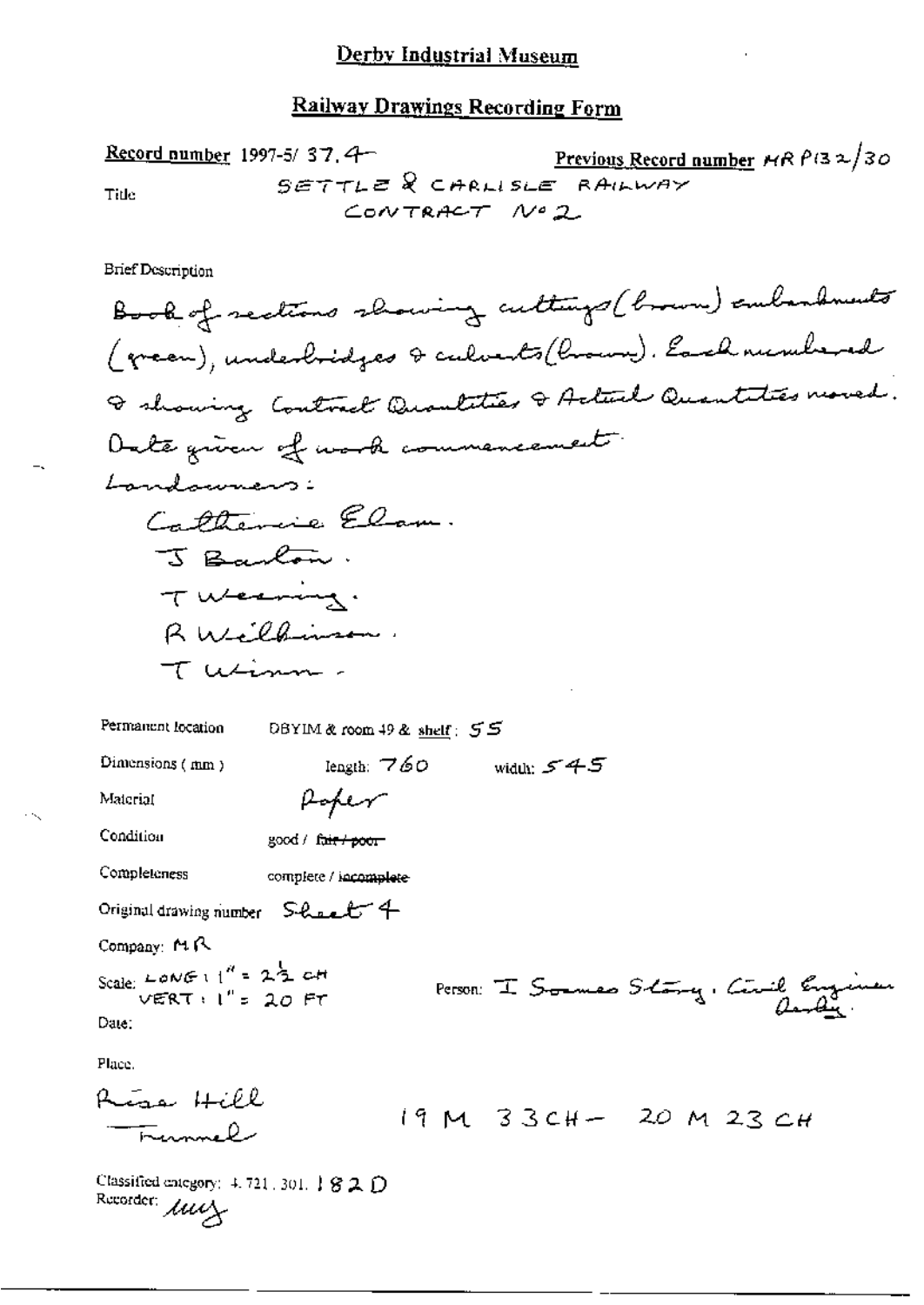97-5/37.5 Previous Record number MRP132/30<br>SETTLE & CARLISLE RAILWAY<br>CONTRACT Nº2 Record number 1997-5/37, 5 Title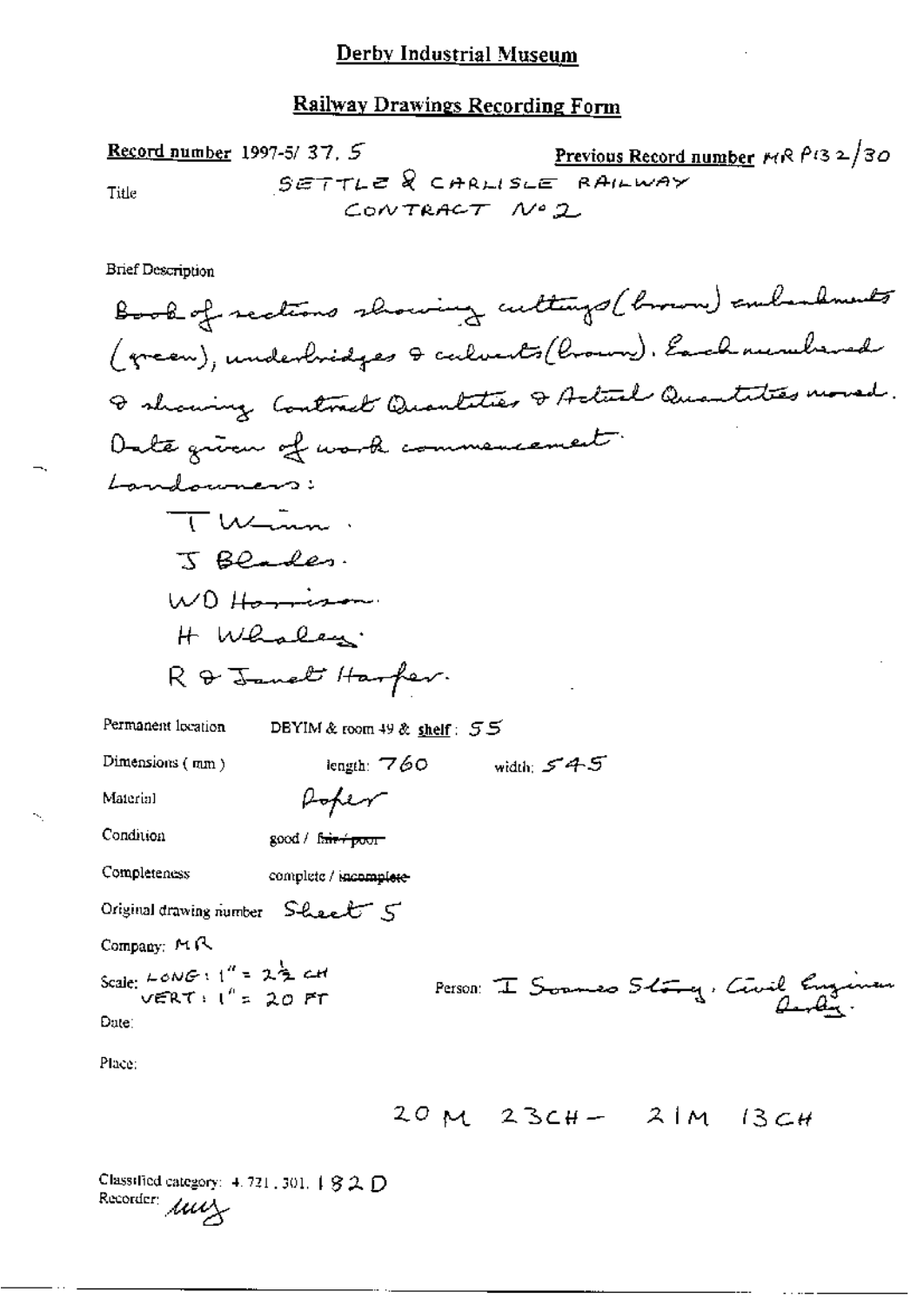#### Derby Industrial Museum

## Railway Drawings Recording Form

Record number 1997-5/37, 6  
\n
$$
\frac{\text{Previous Record number}}{\text{SETTLE}} \begin{array}{c}\n\text{CAPLLSLE} \\
\text{RAHWAY} \\
\text{COWTRACT} \\
\end{array}
$$

| Permanent location                                                         | DBYIM & room $49$ & shelf: $55$        |
|----------------------------------------------------------------------------|----------------------------------------|
| Dimensions (mm)                                                            | length: $760$ width: $545$             |
| Material                                                                   | Hoper                                  |
| Condition                                                                  | good / fair / poor-                    |
| Completeness                                                               | complete / incomplete                  |
| Original drawing number $S$ haal $S$                                       |                                        |
| Company: $M \beta$                                                         |                                        |
| Scale: $L$ <i>on</i> $G$ : $1'' = 2\frac{1}{2}$ cit<br>VERT: $1'' = 20$ FT | Person: I Soumes Story, Civil Engineer |
| Date:                                                                      |                                        |
| Place:                                                                     |                                        |
|                                                                            | $21M$ 13cH- 22M $5CH$                  |
| Classified entegory: $4, 721, 301, 482, 12$<br>Recorder: Muy               |                                        |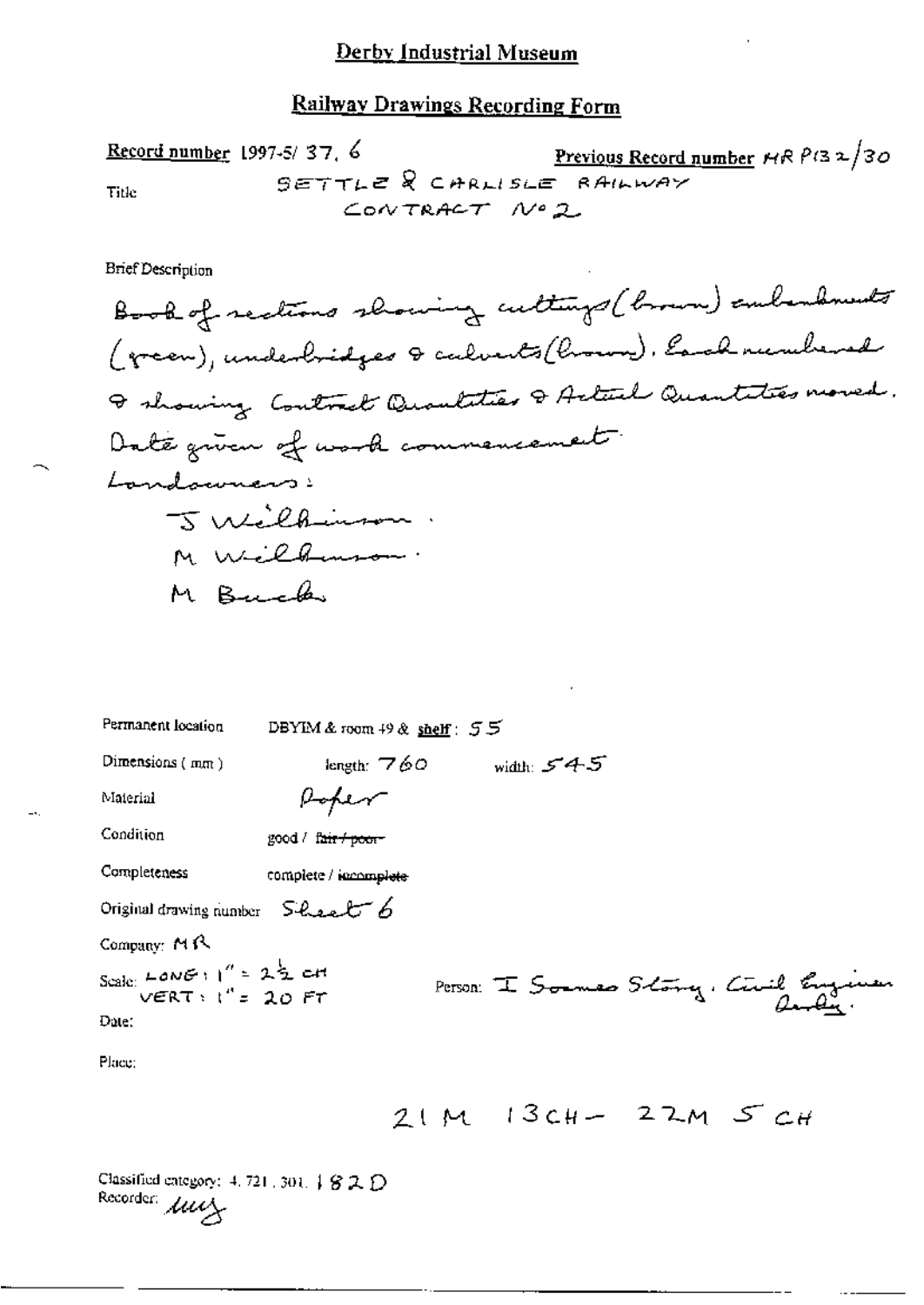| Permanent location                                                                                    | DBYIM & room $49$ & shelf: $55$ |                                                       |
|-------------------------------------------------------------------------------------------------------|---------------------------------|-------------------------------------------------------|
| Dimensions (mm)                                                                                       | length: 760                     | width: 545 $\,$                                       |
| Material                                                                                              | Hoper                           |                                                       |
| Condition                                                                                             | good / fair / poor              |                                                       |
| Completeness                                                                                          | complete / incomplete           |                                                       |
| Original drawing number Sheet 7                                                                       |                                 |                                                       |
| Company: $M \cap \mathbb{R}$                                                                          |                                 |                                                       |
| Scale: $L \circ N \in H'' = 2\frac{1}{2}$ and $V \in RT : H'' = 20$ FT                                |                                 | Person I Soames Stray, Circl Engineer                 |
| Date:                                                                                                 |                                 |                                                       |
| Place:                                                                                                |                                 |                                                       |
|                                                                                                       |                                 | OM Q CH- / M / OCH<br>Hawes Jan Dandry Mire Visituat. |
| Classified category: $4.721,301, \downarrow$ $\mathcal{G} \mathcal{L}$ $\mathcal{D}$<br>Recorder: Muy |                                 | Mooreook Tunnel.<br>undo vinduct.                     |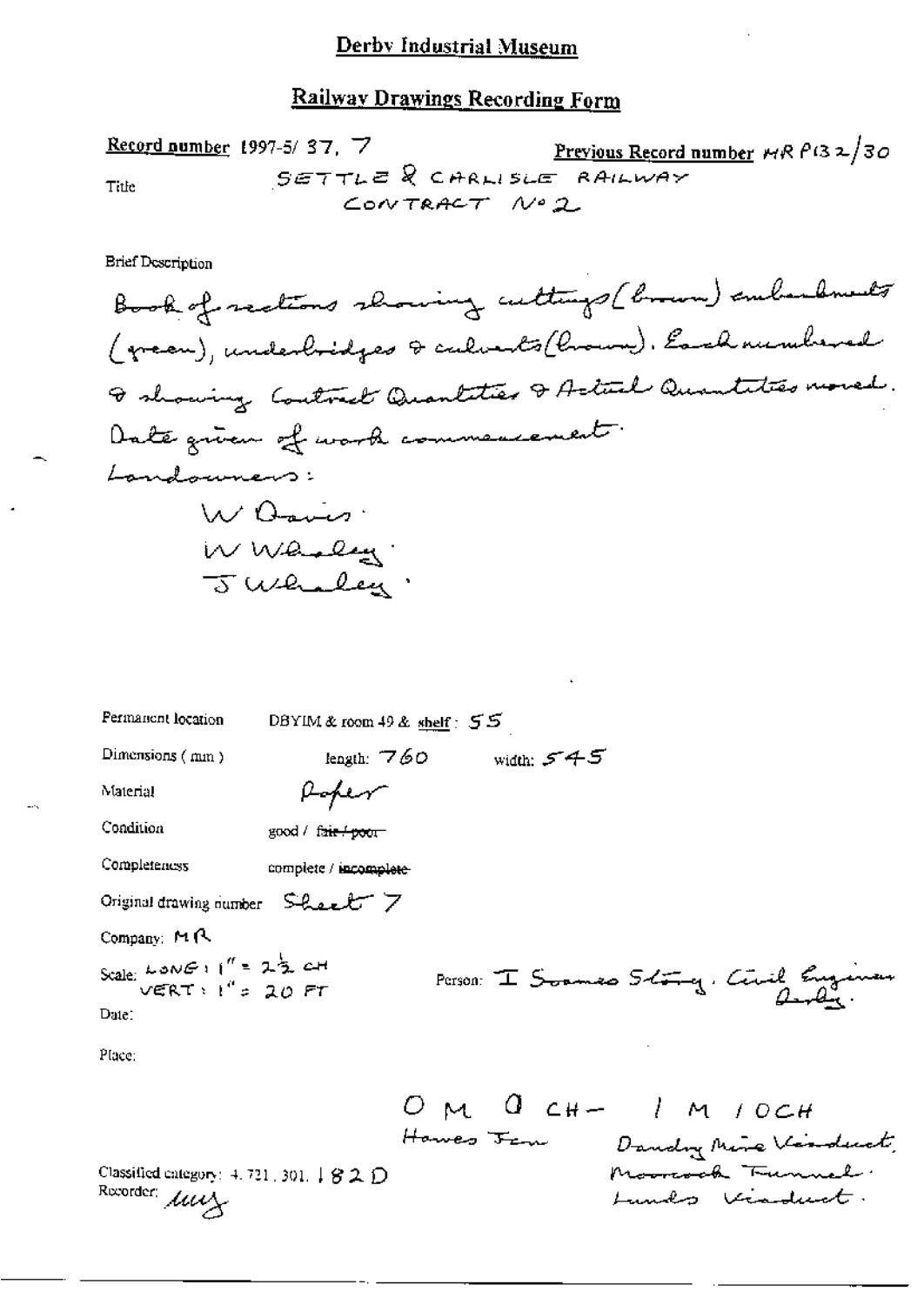Record number 1997-5/37,  $S$ Previous Record number MR  $P(32/30)$ SETTLE & CARLISLE RAILWAY **Title** CONTRACT Nº 2

**Brief Description** 

Book of realions showing cultures (brown) embandments (green), underbridges & calvests (brown). Each rundered I showing Control Quantities I Actual Quantities moved. Date given of work commencement. Landouners: W Barwich Bradley, TCleasen. R Smith. Rew Giftermison Pylus. T Hernettson Permanent location DBYIM & room 49 & shelf: 55 width:  $545$ Dimensions  $(mn)$ length:  $760$ Poper Material Condition  $200d / \text{fail} + \text{point}$ Completeness complete / incomplete Original drawing number  $S$ -learl  $S$ Company: MR Scale: LONG:  $1'' = 22$  CH<br>VERT:  $1'' = 20$  FT Person: I Soames Story. Circl Eugen Date: Place:  $LQ$  attack  $H200$  $M$   $10CH - 2M$  20 $CH$ Trunnel

Classified category:  $4.72$ (. 301,  $\frac{1}{2}$   $\frac{2}{2}$   $\frac{1}{2}$ Recorder: *July*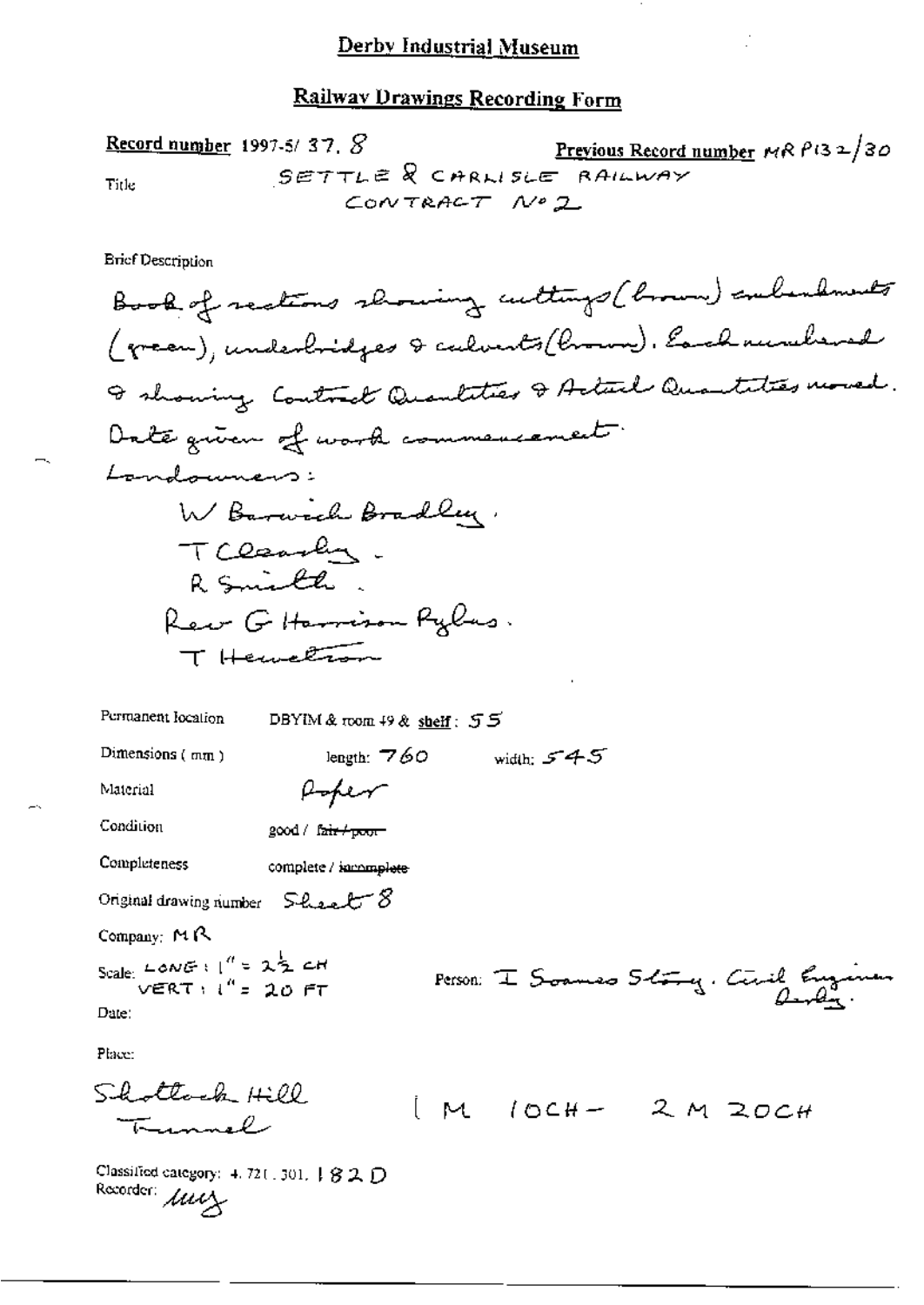Record number 1997-5/ 37.9 Previous Record number MR P(32/30  
Title 
$$
9ETTLE
$$
 Q CHRLISE RAHWRY

 $\overline{\phantom{a}}$ 

÷,

| Permanent location                                                        | DBYIM& room 49 & shelf: 55       |              |                                           |
|---------------------------------------------------------------------------|----------------------------------|--------------|-------------------------------------------|
| Dimensions (mm)                                                           | length: $760$                    | width: $545$ |                                           |
| Material                                                                  | Roper                            |              |                                           |
| Condition                                                                 | good / f <del>air / poo</del> r- |              |                                           |
| Completeness                                                              | complete / incomplete            |              |                                           |
| Original drawing number $S$ - <i>ft-a-ft</i> $\gamma$                     |                                  |              |                                           |
| Company: $M \uparrow$                                                     |                                  |              |                                           |
| Scale: $L \circ N \in \{1\}^n = 2\frac{1}{2}$ c.H<br>VERT : $1^n = 20$ PT |                                  |              | Parson: I Soumes Schoong, Circle Engineer |
| Date:                                                                     |                                  |              |                                           |
| Place:                                                                    |                                  |              |                                           |
|                                                                           |                                  |              | $2M$ $2Q_{CH} - 3M3OCH$                   |
| Classified category: $4.721.301.$ $92.$ $D$<br>Recorder: Muy              |                                  |              |                                           |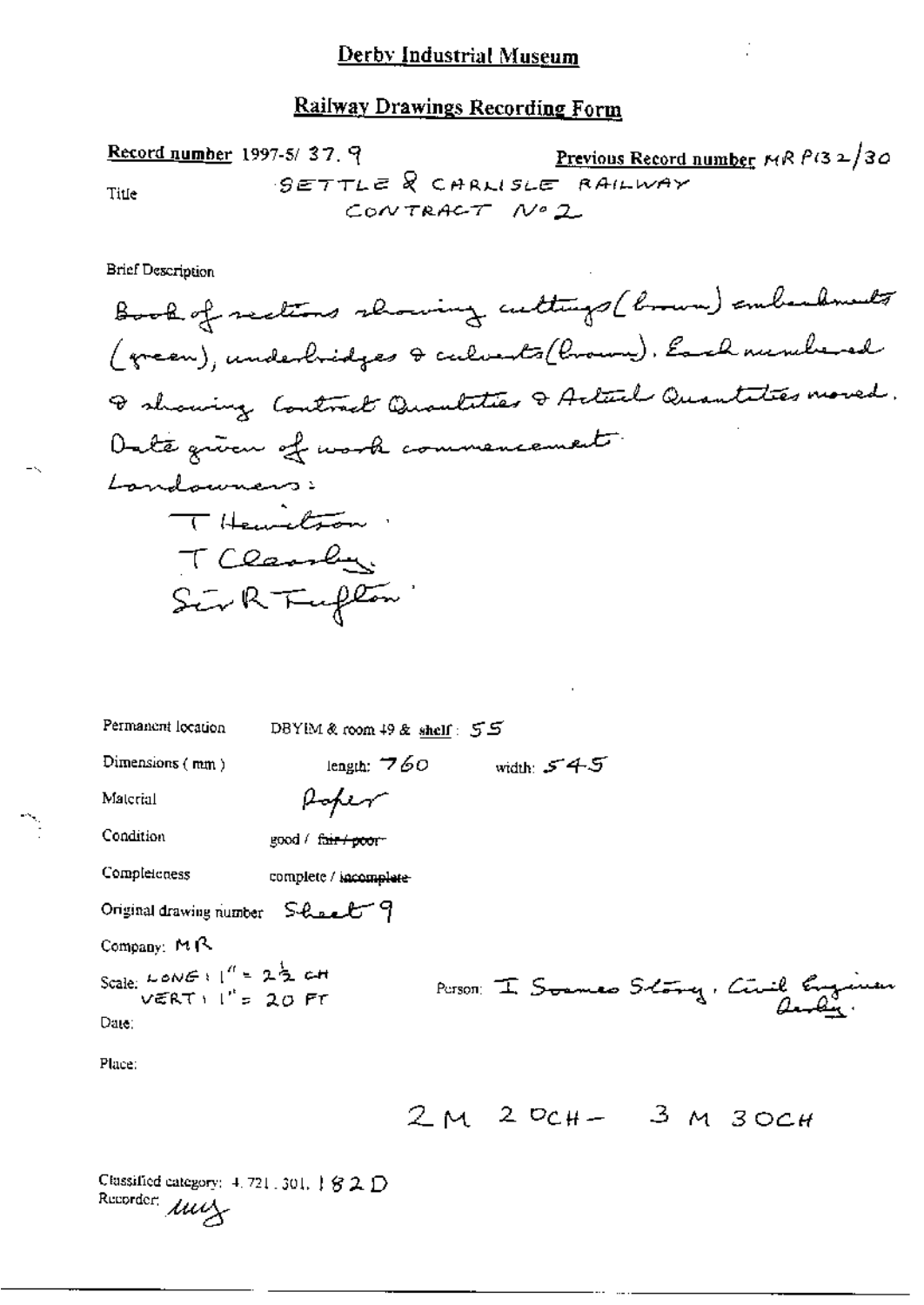Record number 1997-5/ 37.10  
Set 
$$
T = 8
$$
 C  $R = 8$  A  $L = 8$  A  $L = 8$  A  $L = 8$  A  $L = 8$  A  $L = 8$  A  $L = 8$  A  $L = 8$  A  $L = 8$  A  $L = 8$  A  $L = 8$  A  $L = 8$  A  $L = 8$  A  $L = 8$  A  $L = 8$  A  $L = 8$  A  $L = 8$  A  $L = 8$  A  $L = 8$  B  $L = 8$  B  $L = 8$  B  $L = 8$  C  $R = 8$  A  $L = 8$  B  $L = 8$  C  $R = 8$  A  $L = 8$  B  $L = 8$  B  $L = 8$  C  $R = 8$  C  $R = 8$  C  $R = 8$  C  $R = 8$  C  $R = 8$  C  $R = 8$  C  $R = 8$  C  $R = 8$  C  $R = 8$  C  $R = 8$  C  $R = 8$  C  $R = 8$  C  $R = 8$  C  $R = 8$  C  $R = 8$  C  $R = 8$  C  $R = 8$  C  $R = 8$  C  $R = 8$  C  $R = 8$  C  $R = 8$  C  $R = 8$  C  $R = 8$ 

| Permanent location                                                      | DBYIM & room 49 & shelf: 55        |              |                                         |
|-------------------------------------------------------------------------|------------------------------------|--------------|-----------------------------------------|
| Dimensions $(mn)$                                                       | length: $760$                      | width: $545$ |                                         |
| Material                                                                | foker                              |              |                                         |
| Condition                                                               | good / fair / poor                 |              |                                         |
| Completeness                                                            | complete / incomplete              |              |                                         |
| Original drawing number $S$ heart $10$                                  |                                    |              |                                         |
| Company: $M \wedge$                                                     |                                    |              |                                         |
| Scale: LONE : $1'' = 2\frac{1}{2}$ cit<br>VERT : $1'' = 20$ FT<br>Date: |                                    |              | Person: I Soames Sting, Circil Engineer |
| Place:                                                                  |                                    |              |                                         |
|                                                                         | AirfillVicaduct 3 M 30CH- 4 M 40CH |              |                                         |
| Classified category: 4.721, 301, 1 S 2, D<br>Recorder: Muy              |                                    |              |                                         |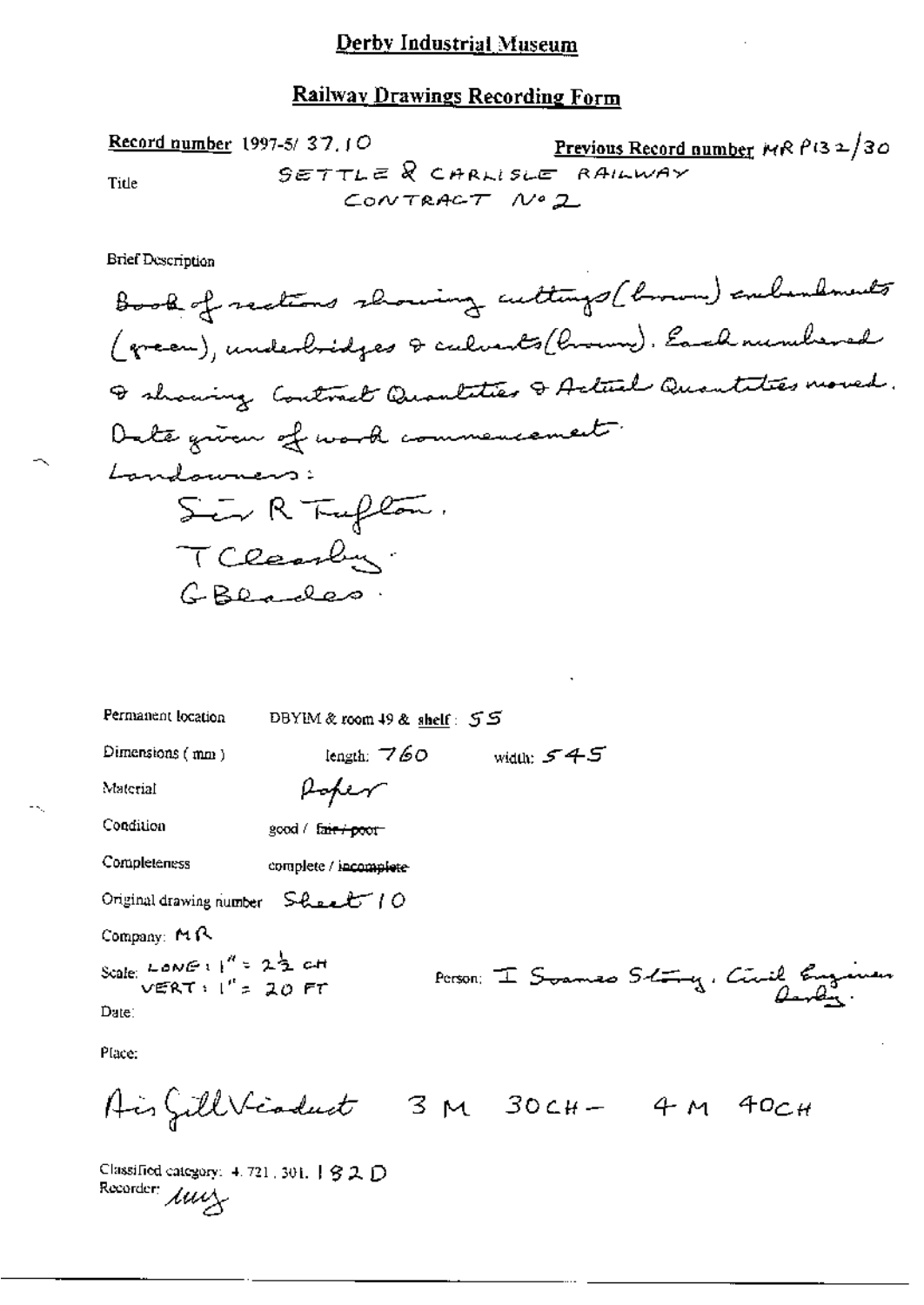Record number 1997-5/ 37.1  
\n
$$
5 \in 7 + L \in \mathbb{R}
$$
  $\subset$  *ARALISE RAILWAY*  
\n
$$
5 \in 7 + L \in \mathbb{R}
$$
  $\subset$  *ARILSLE RAILWAY*

Ì.

Brief Description

 $\sim$ 

 $\sim$  .

| Permanent location                                                | DBYIM & room $49$ & shelf: $55$ |                      |                                           |
|-------------------------------------------------------------------|---------------------------------|----------------------|-------------------------------------------|
| Dimensions $(mn)$                                                 | length: $760$                   | width: $545$         |                                           |
| Material                                                          | Hoper                           |                      |                                           |
| Condition                                                         | good / fair / poor              |                      |                                           |
| Completeness                                                      | complete / incomplete           |                      |                                           |
| Original drawing number $S$ leel <sup>t</sup> $\left( \right)$    |                                 |                      |                                           |
| Company: $M \beta$                                                |                                 |                      |                                           |
| Scale: LONG: $1'' = 22$ cH<br>VERT: $1'' = 20$ FT                 |                                 |                      | Person: I Scannes 5-toing, Civil Engineer |
| Date:                                                             |                                 |                      |                                           |
| Place:                                                            |                                 |                      |                                           |
|                                                                   |                                 | 4 M 40 CH- 5 M 50 CH |                                           |
| Classified category: $4.721.501.$ $92.0$<br>Recorder: $\mu\omega$ |                                 |                      |                                           |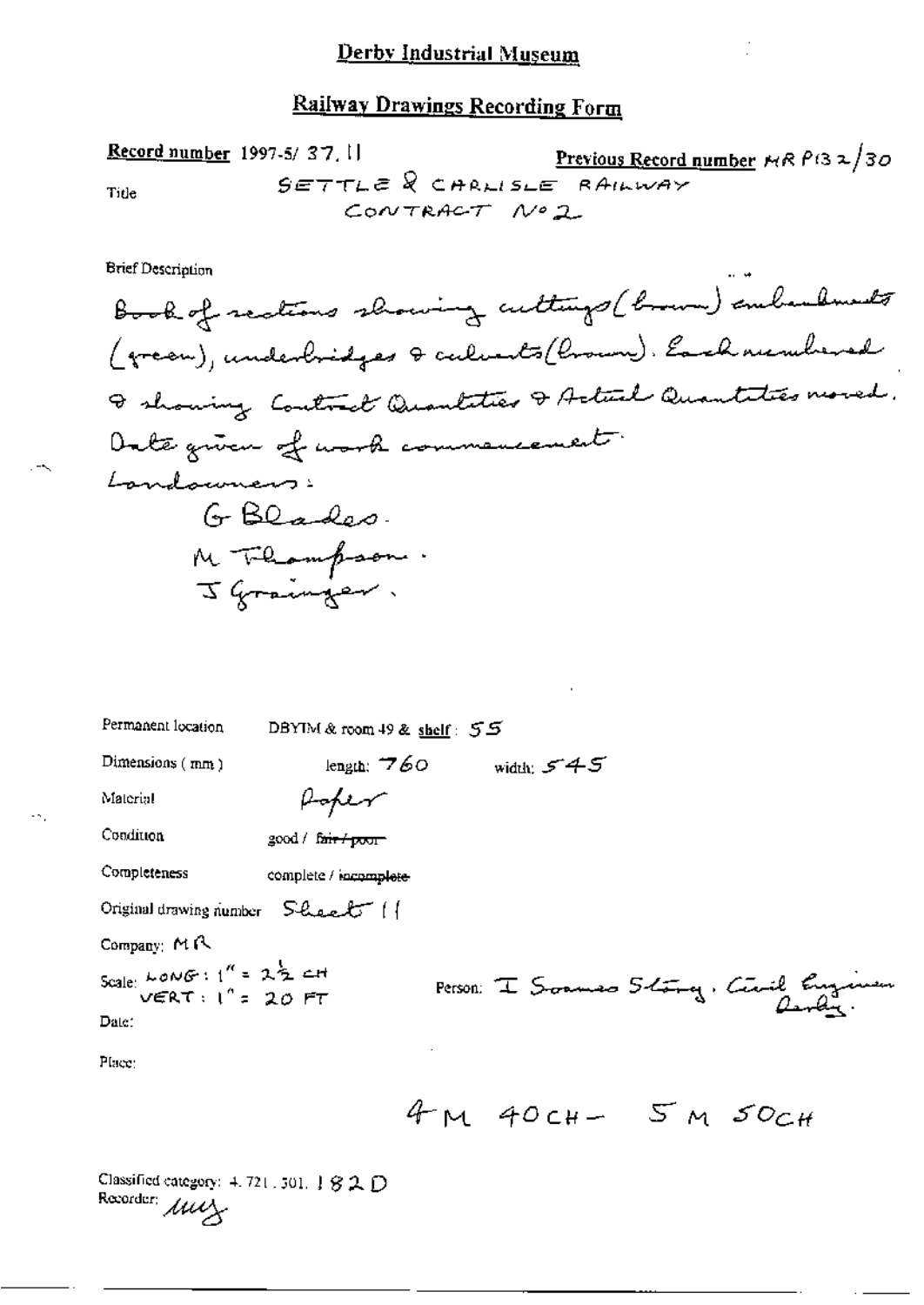Record number 1997-5/ 37, 12  
\n
$$
5 \in TTL \in \mathbb{R}
$$
 
$$
CHAPTER ALWAY
$$
\n
$$
5 \in TTL \in \mathbb{R}
$$
 
$$
1 \times 2
$$
\n
$$
1 \times 2
$$

**Brief Description** 

₹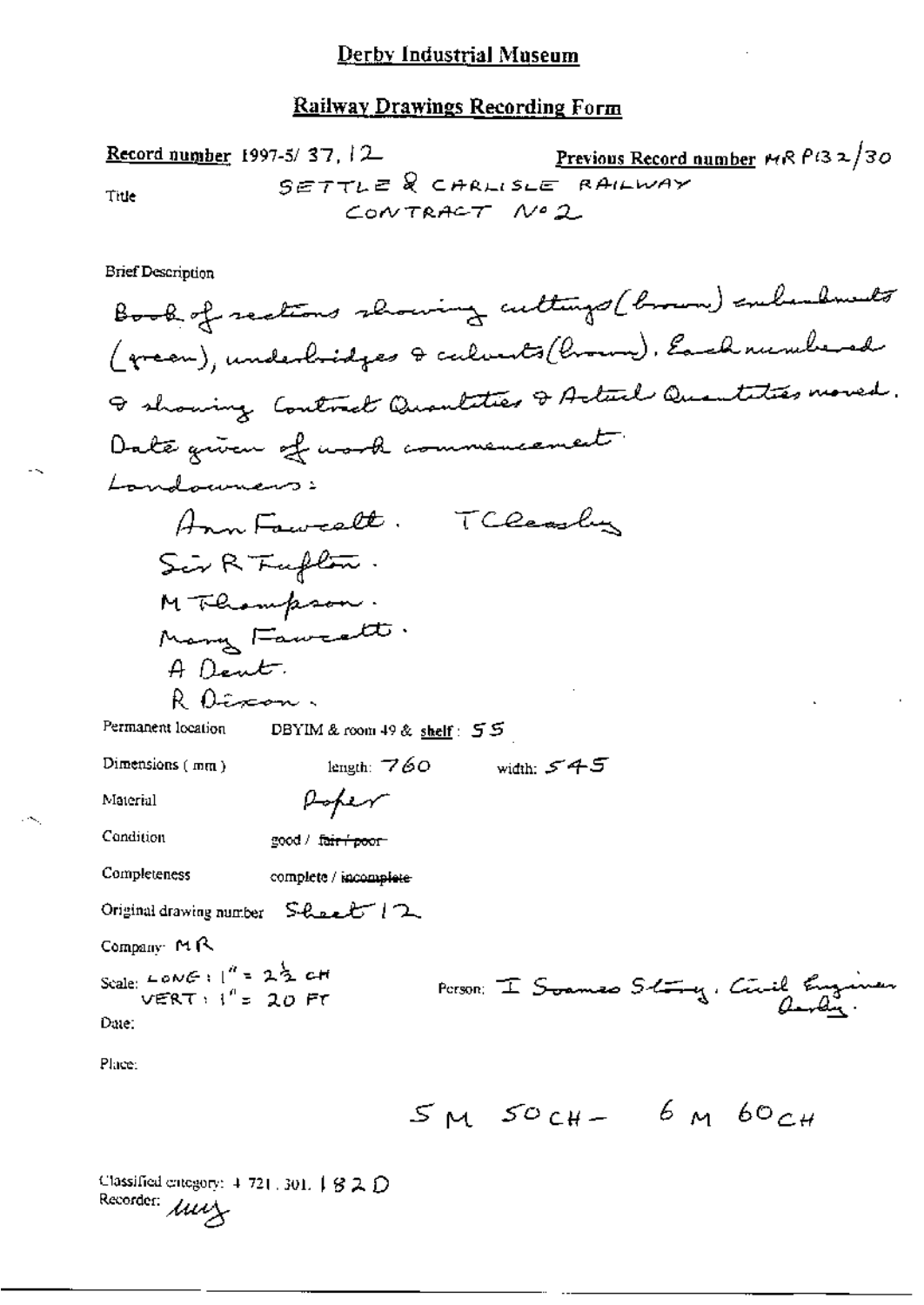Record number 1997-3/37, 13<br>  $S \in TTL \in \mathbb{R}$  CARLISLE RAILWAY Title CONTRACT Nº2

**Brief Description** 

| Permanent location                                                 | DBYIM & room 49 & shelf: 55 |                   |                                         |
|--------------------------------------------------------------------|-----------------------------|-------------------|-----------------------------------------|
| Dimensions $(mm)$                                                  | length; $760$               | width: $545$      |                                         |
| Material                                                           | Poper                       |                   |                                         |
| Condition                                                          | good / fair / poor-         |                   |                                         |
| Completeness                                                       | complete / incomplete       |                   |                                         |
| Original drawing number $S$ heet $13$                              |                             |                   |                                         |
| Company: $M \wedge$                                                |                             |                   |                                         |
| Scale: $L$ ONG: $1'' = 2\frac{1}{2}$ c.H<br>VERT: $1'' = 20$ FT    |                             |                   | Person: I Soumes 5-tong, Civil Engineer |
| Date:                                                              |                             |                   |                                         |
| Place:                                                             |                             |                   |                                         |
| Berkett Tunnel                                                     |                             | $6M60cH - 7M70cH$ |                                         |
| Classified category: 4, 721, 301, $\downarrow$ $\otimes$ 2, $\cap$ |                             |                   |                                         |

Recorder *Luce* ハーウムレ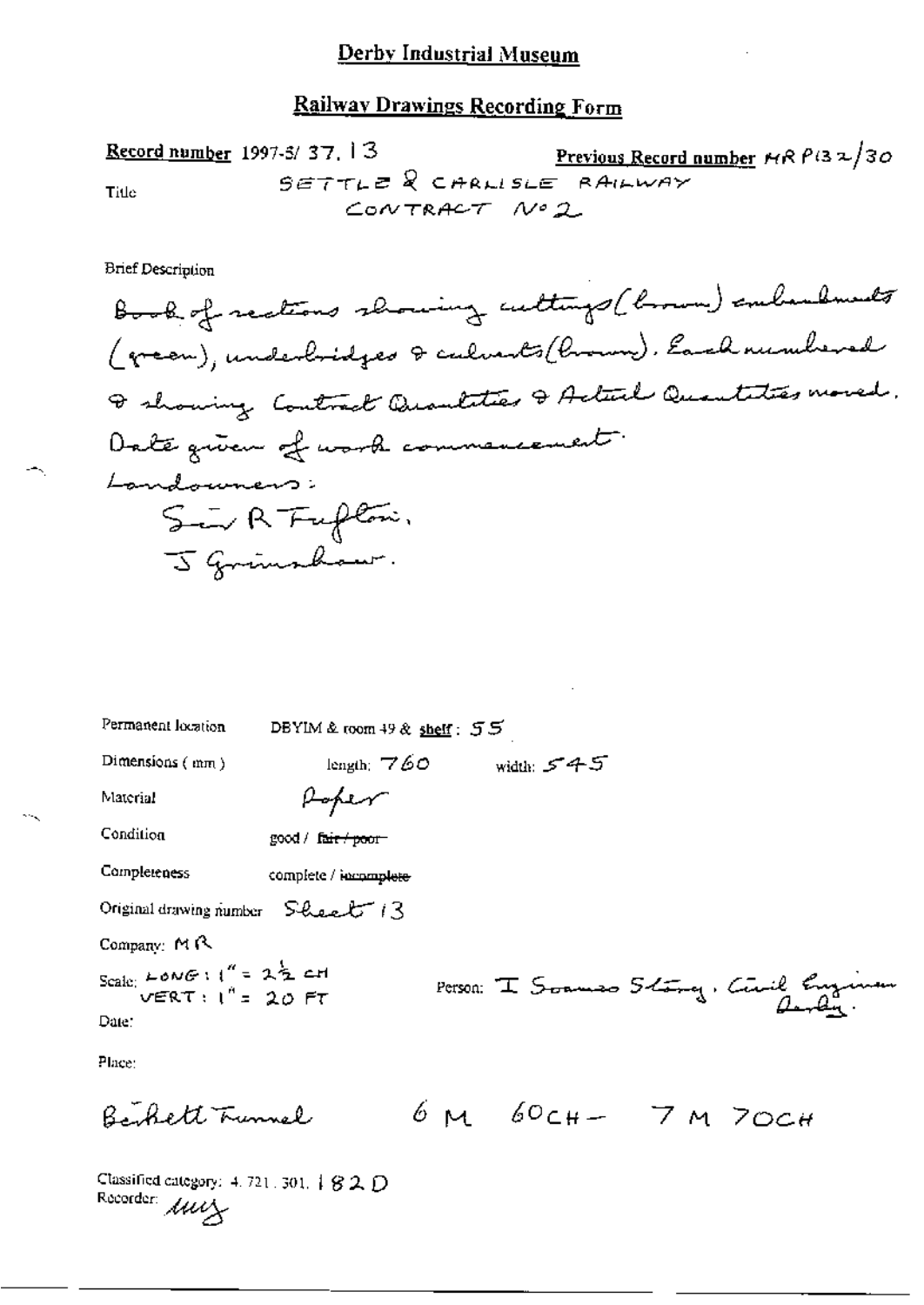17.5/37, 14<br>SETTLE & CARLISLE RAILWAY<br>CONTRACT Nº2 Record number 1997-5/37, 14-Title

Brief Description

Recorder: *AWA* 

-5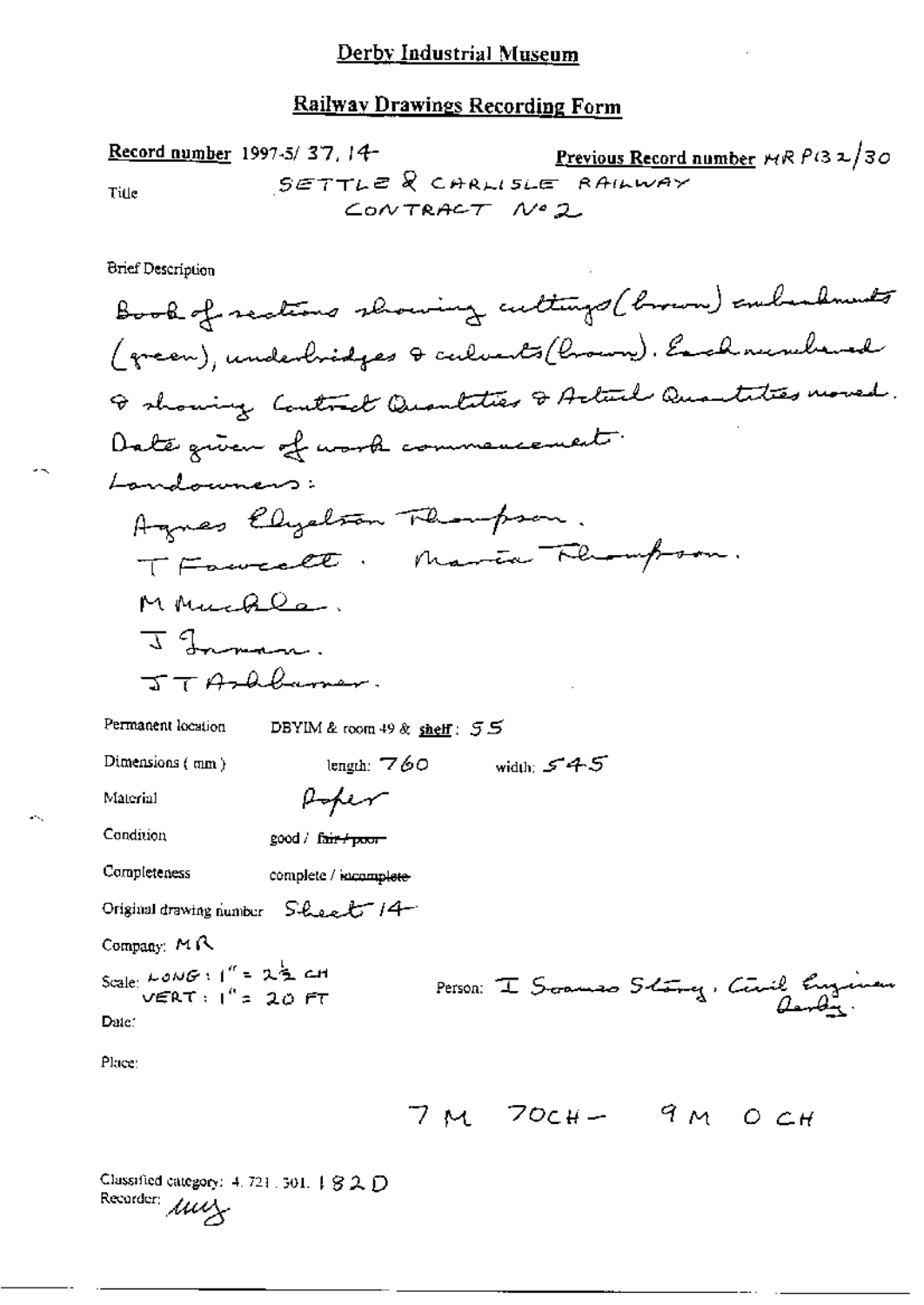| Record number | 1997-5/37, $15$     | Previous Record number | MR $\beta$ 32/30 |
|---------------|---------------------|------------------------|------------------|
| Title         | $9 \leq TTL \leq 8$ | CARLISE                | $RA/LWAY$        |
| COWTRACT      | $MeQ$               |                        |                  |

**Brief Description** 

 $\sim$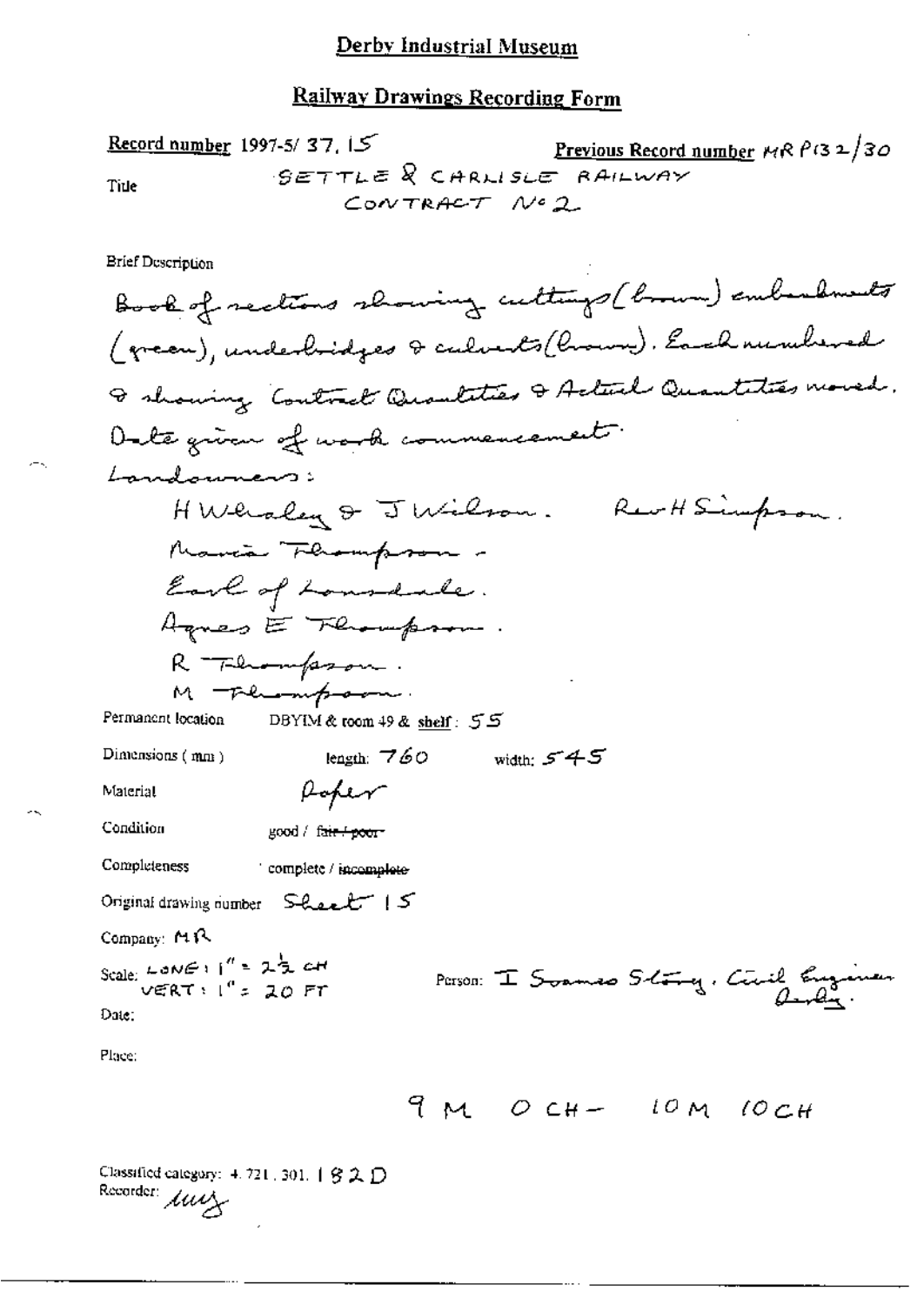|       | Record number 1997-5/37, $16$ | <u>Previous Record number</u> $HR P(32/30)$ |
|-------|-------------------------------|---------------------------------------------|
| Title |                               | $SETTLZ$ $R$ CARLISLE RAILWAY               |
|       | CONTRACT Nº 2                 |                                             |

**Brief Description** 

 $\cdot$ 

 $\frac{1}{2}$  and  $\frac{1}{2}$  and  $\frac{1}{2}$ 

Classified entegory:  $4.721,301, 182D$ <br>Recorder:  $\mu\nu\Delta$